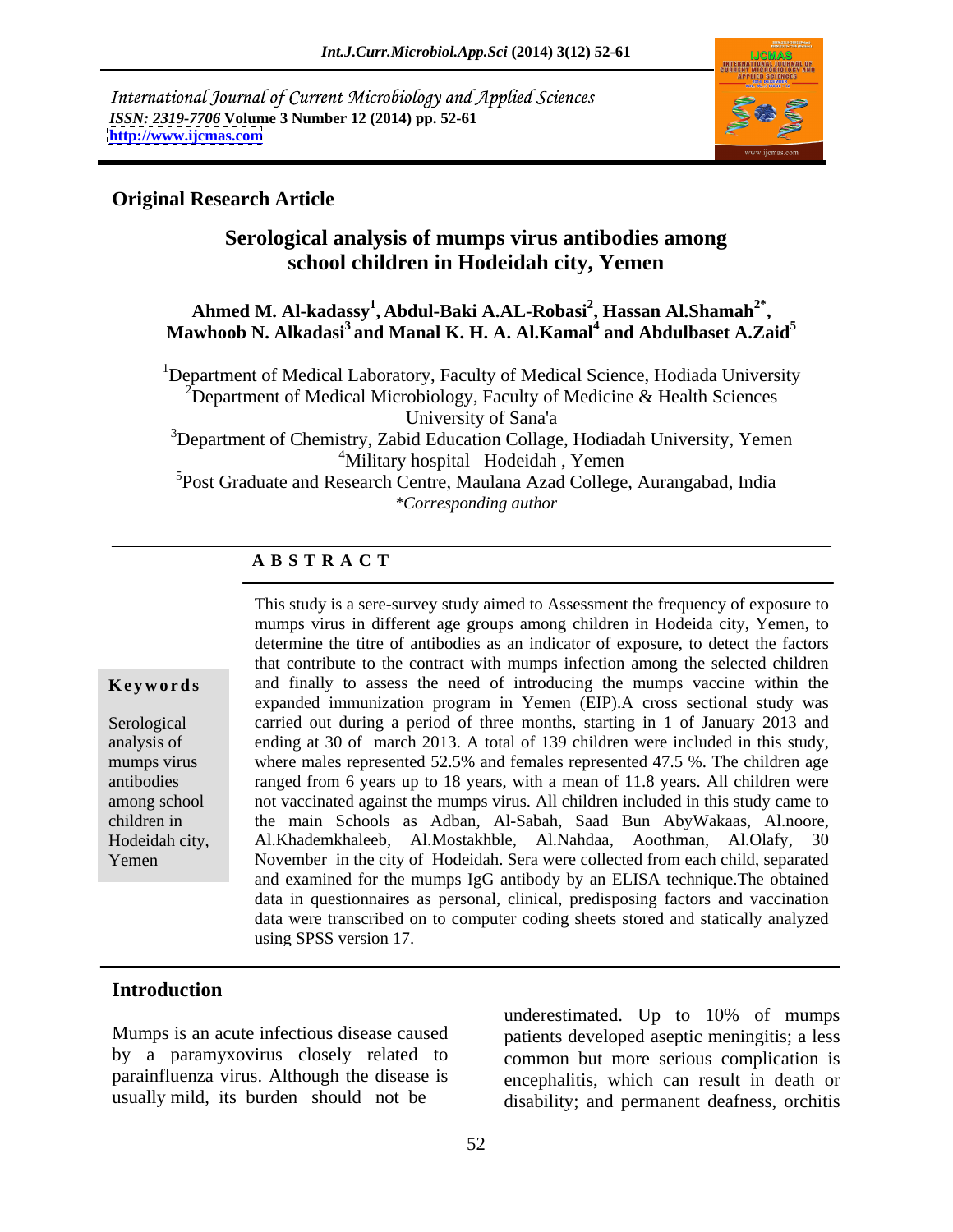and pancreatitis are other untoward effects Furthermore, in many countries encephalitis respiratory droplets. The incubation period mumps virus is asymptomatic in one-third of elatively neurovirulent mumps virus cases. Nonspecific prodromal symptoms bilateral in three-quarters of cases; and other coverage. salivary glands are involved in 10% of cases

affects children under 10 years of age (3). incidence in late winter and spring (4). with school-aged children generally serving days apart). The presence of as the vector for horizontal spread to immunoglobulin M (IgM) in the absence of

Serosurveys to assess mumps immunity was

that can be prevented by vaccination. As of antibody level from age 2–3 years; 50% of mid-1998, mumps vaccine was routinely children aged 4-5 years had acquired natural used by national childhood immunization antibodies; and 90% of the population aged programmes in 82 countries. Where high 14 15 years was seropositive. The situation coverage has been achieved, countries have in other countries is different, with a large shown a rapid decline in mumps morbidity. proportion of adults remaining susceptible to associated with mumps has almost totally (7,8). Mumps virus outbreaks have not been vanished. Humans are the only natural hosts completely eliminated, even in vaccinated for mumps virus, which is usually spread by populations (9). Mumps virus infections in of mumps averages 16 18 days, with a wild-type of virus following primary range of about 2–4 weeks (1). Infection with vaccine failure or inoculation with a include lowgrade fever, anorexia, malaise, risk for disease outbreaks is by knowing the and headache. Classic mumps is prevalence of MMR susceptibility as characterized by enlargment of the parotid measured, either by serologic markers of and other salivary glands; parotitis is immunity or by surveys of vaccination infection, such as Saudi Arabia and Poland vaccines are due to either infection with a relatively neurovirulent vaccine (10.11). The important tool to assess coverage.

(2). Mumps may occur in epidemics; mumps Mumps is prevalent worldwide, but parotitis. Diagnosis is usually clinical, based incidence has significantly decreased due to on the presence of parotitis and associated MMR vaccination. Mumps is known as a signs, symptoms, or complications. The childhood" disease because it normally clinical case definition is an illness with Prior to the introduction of immunization, self-limited swelling of the parotid glands, approximately 85 percent of adults had other salivary glands, or both, lasting  $\geq 2$ evidence of past mumps infection. The peak days (12, 13)). The serological diagnosis of Mumps epidemics have occurred worldwide (IgG) (serology with samples at least 14 household family members (5). Adults IgG is presumptive of mumps. Isolation of considered at high risk (e.g. Persons who mumps virus from a clinical specimen in an work in healthcare facilities, international individual with a clinically compatible travelers, and students at post-high school illness is diagnostic of mumps (14). Mumps education institutions) (6). diagnosis was established mainly by reverse conducted in a number of countries prior to disease (15). There is no specific antiviral introduction of vaccine. Data from England therapy for mumps, and the basic treatment and parecelisit are only mumps vector in the steep increase in mumps vector of the steep increase in mumps vector was noticely the diable upst 4-5 years has a properties of the steep increase in the steep increase in the virus is the only known cause of epidemic acute onset of unilateral or bilateral tender, mumps relies on a rising immunoglobulin G days apart). The presence of immunoglobulin M (IgM) in the absence of transcription-PCR in clinical samples obtained within 48 hours from the onset of consists of supportive care (16). Ice or heat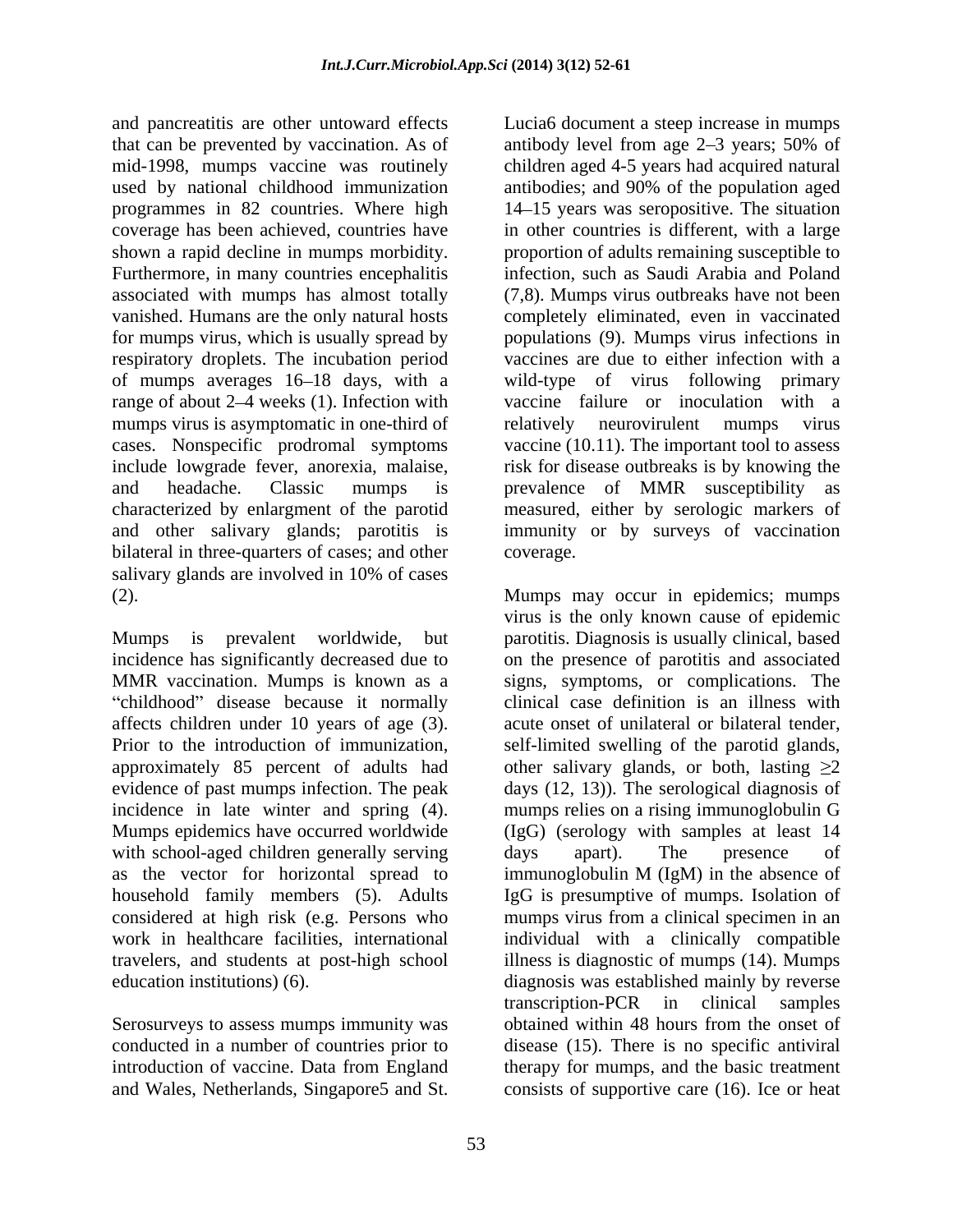packs applied to the neck area and direct communication with the study acetaminophen (Tylenol) may help relieve subjects using a predesigned questionnaire pain. Do not give aspirin to children with a included the personal history status of the viral illness because of the risk of Reye subjects as well as history of symptoms, syndrome. You can also relieve symptoms vaccination status Two-three ml of venous with: Extra fluids, Soft foods, Warm salt blood samples were collected from each water gargles (17).In the present work has individual by using sterile vacuum tubes main objective that Determine the with a tight-fitted cap, and left to clot , then seroprevalence of mumps IgG antibodies and the vaccination to coverage (humoral and stored at  $-20$  °C until tested for mumps immunity) among school children in Hodeidah city Yemen.

# **Materials and Methods**

### **Study design and area**

This cross-sectional study, was carried out during the period three months starting in 1 of January 2013 and ending at 30 of march 2013, among school students at aged 6- 18 years subjects were recruited from some selected schools in Hodeidah city, Yemen (Adban, Al-Sabah, Saad Bin AbyWakaas, Al.Mostakhble, Al-Nahdaa, Aoothman, Al- Olafy, and 30 November).

A total of 139 of unvaccinated children were enrolled in this study at age ranging from 6 to 18 years from School children in Hodeidah city, Yemen, at selected Schools which males were represented 73 (52.5 %)<br>and famelia were represented  $66$  (47.5 %)<br>Results and Discussion and females were represented 66 (47.5 %).

Based on an expected prevalence of 10% of ending at 30 of March 2013, at age groups mumps IgG antibody a worst acceptable value of 1% for detection mumps virus antibodies in Hodeidah city, at least 139 vears. school children were selected from a total estimation of 50,000 populations at confidence level of 99%. The collected data schools, in Hodeidah city, Yemen. Different from the selected groups were taken through

direct communication with the study sera were separated from the clotted blood IgG antibody.

# **Method (ELISA)**

Al-noore, Al- Khademkhaleeb, <sup>KI</sup> Coluating iniciouter strips each with o Study population **Study population Study population** The sera of the selected subjects were tested by ELISA (Enzyme linkedimmunosorbent assay) for the detection of IgG antibodies to mumps virus antigen, at Aulaqi Specialized Medical Laboratory, Sana'a city-Yemen. Labs. The ELISA test kit provides a semi quantitative or quantitative in vitro assay for human antibodies of the IgG class against mumps virus in serum or plasma .The test kit contains microtiter strips each with 8 break –off wells coated with mumps antigens .In the first reaction step diluted patient samples are incubated in the wells .in the of positivesamples, specific IgG antibodies will bind to the antigens. To detect the bound antibodies, a second incubation is carried out using an enzymelabeled anti-human IgG(enzyme conjugated) catalyzing a color reaction.

# **Results and Discussion**

**Sample size and collection**<br>
was carried out during a period of three A cross sectional analytical laboratory study months starting in 1 of January 2013 and ending at 30 of March 2013. at age groups range from 6 to 18 years with a mean age of 11.8 years and standard deviation of 3.8 years.

> Children were recruited from selected in variables that were tested by using chi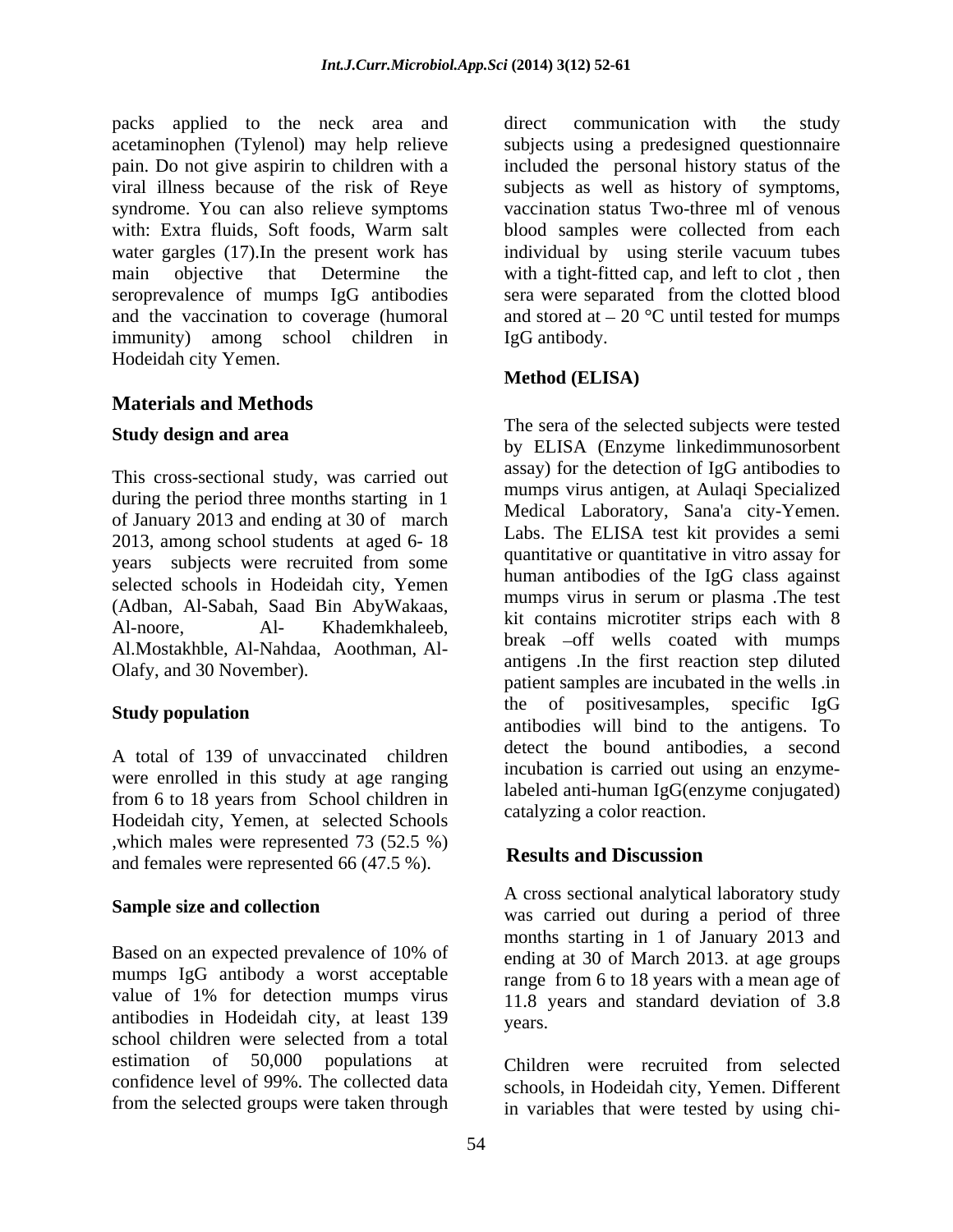square test and odds ratio was performed to seropositivity of mumps virus IgG P- value  $\leq 0.05$ . All the obtained results in In this table ,out of 139 subjects, 73(52.5%) of 57 (41.0%) , 28(38.4%) males and 29 11-15 years. They represented out of from 0.7-3.8 51(36.7), 28(38.4%) males and 23 (34.8) years, the children ages ranged from 6 years

there was 59  $(80.8\%)$  males and 41  $(62.1\%)$ females also of 39 (28.1%) seronegative, females. Regarding age distribution, was years, 33(64.7%)for age group 11-15 years ,  $25(80.6\%)$  for age group  $> 16$  years where 18(35.3%) for age group 11-15years, 6 which was 62.1% but for males there was statistically significant in which  $% = 1.7$  and respectively ) .The detected rate of confidence interval 0.3-1.3 and the

evaluate the relationships between mumps antibodies in the age groups 6-10 years was virus IgG antibodies and different variables. 73.7% with no statistical significant (p= The significant differences were indicated if 0.88) but there is associated OR of mumps this study are listed in the following table1. 0.7-1.6 ,in the age groups 11-15 years was were males and 66 ( 47.5%) were females 0.20), and there is not associated OR of .Regarding the age groups ,subjects were mumps equal 0.7 and the confidence interval grouped into three groups .The first age from 0.5-1.2, where as in > 16 years was group was 6-10 years ,they represented out 80.6% with no statistically significant (43.9) females. The second age group was mumps equal 1.7 and the confidence interval seropositivity of mumps virus IgG equal 1.0, and the confidence interval from 64.7% with no statistical significant *(p=* (p=0.19) but there is associated OR of from 0.7-3.8

females .As for > 16 years, in which it count This table shows the association of mumps 31(22.3), 17 (23.3%) males and 14 (21.2%) susceptibility (no protect ) with gender and females. The mean of age for males was age groups, It found that, there was no  $12.1 \pm 3.8$  years whereas in female  $11.6 \pm 3.9$  association of mumps susceptibility with to 18 years for both gender, with 12 years interval from 0.24-1.23, the susceptibility for median for males and 11.5 for females, rate was 19.2%, this result was statistically and the mode for male was 15 years and for significant in which  $x^2 = 5.1$  and p=0.024 but female was 7 years. for females there was associated OR of When study this table, we observed that, confidence interval from 0.8-4.2 with there was 100 (71.9%) children seropositive, susceptibility rate equal to 37.9%, this result there was  $14(20.5%)$  males and  $25(37.9%)$  rate for the total was 39  $(28.1%)$ . When the found that, 42(73.7%) for age group 6-10 association of mumps susceptibility with age was seropositive and for seronegative there susceptibility rate was 26.3%, but this result was 15(26.3%)for age group 6-10 years, was not statistically significant in which X (19.4%) for age group > 16 years. This table years there was associated OR of mumps shows that, the seropositivity of mumps susceptibility equal 1.4 with confidence virus IgG antibodies in the males was interval from 0.9-2.1 with susceptibility 80.8%, it was higher than that of female rateequal to 35.3%,, but this result was not associated OR of mumps equal 1.6 with  $p=0.20$ . In the third age group  $> 16$  years statistically significant different between there was no association of mumps males and females (p=0.024,0.024 susceptibility in which OR=0.6 with males in which OR=0.6 and the confidence mumps susceptibility equal 1.5 with was statistically significant in which  $x^2$ 2  $=5.1$ and  $p = 0.024$ , the crude susceptibility age was considered, there was no group 6-10 years in which 0R=0.9 with confidence interval from 0.6-1.5 and the  $=0.024$  and *p*  $=0.88$  For age group 11-15 statistically significant in which % =1.7 and susceptibility in which OR=0.6 with confidence interval 0.3-1.3 and the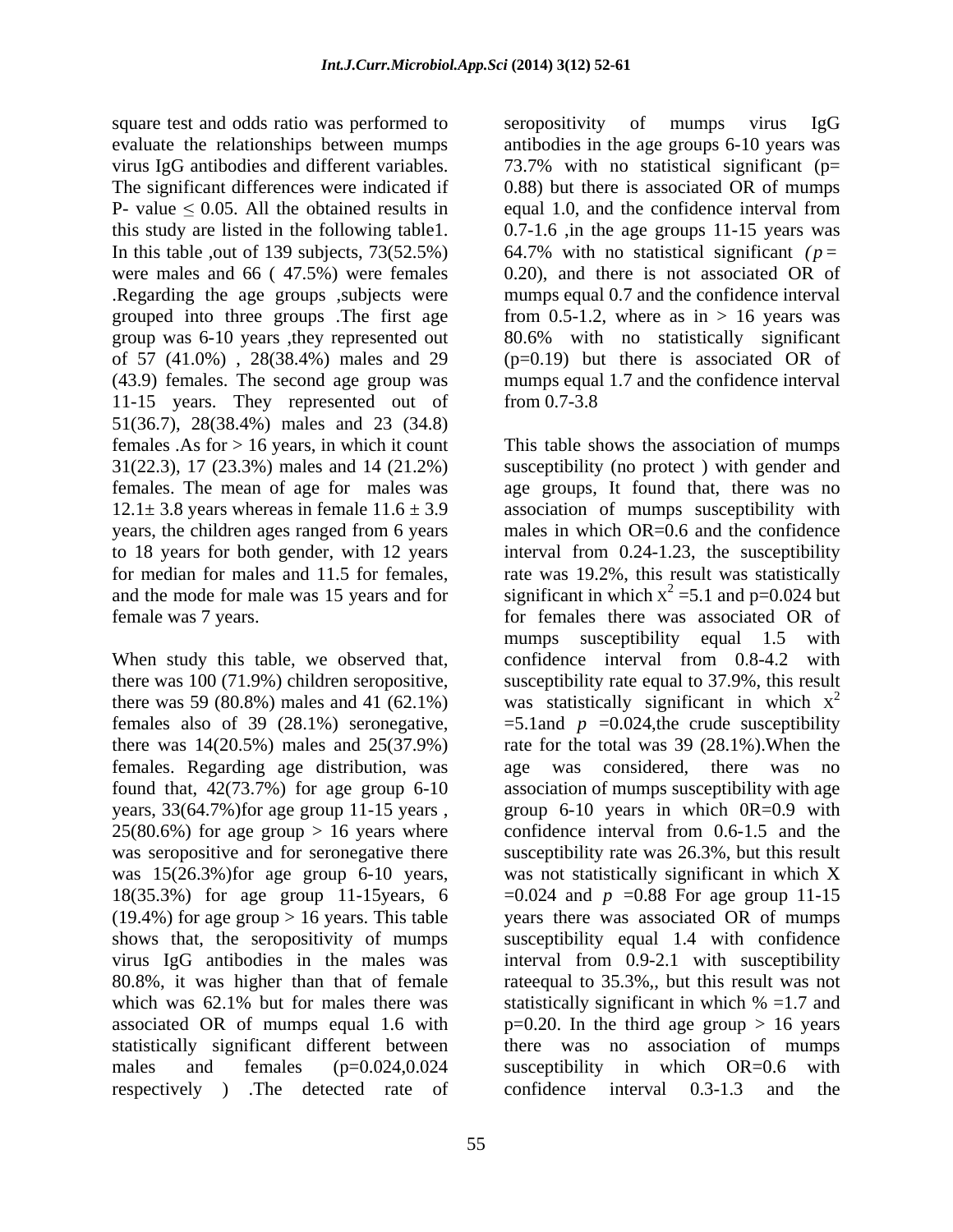This table shows that, the relationship of seropositive for mumps IgG antibodies with clinical features. There was not statistically significant association between seropositive of mumps IgG antibodies and some clinical features such as fever, enlargement of and the persistence of immunity. parotid gland , lethargy, headache painful swelling of salivary gland (P =  $0.46$ , 0.52, 0.18, 0.60 and 0.82) respectively with symptoms does not predispose or protect antibodies expect lethargy (OR =  $\left($  =  $\right)$ ).  $(0.8, 0.8, 1.1, 0.9, 0.9)$  respectively, with Despite the lake of a mumps vaccination confident interval (CI =0.6-1.1,0.5-1.1, 0.9-

In this table shows mumps virus IgG antibody were stratified into three groups; the first was 21-40 RU /ml with total subjects of 48(48.0%) and the second was 41-60 RU /ml with total subjects of  $15(15.0.%)$ ; the fourth was more than 60 RU /ml with total subjects of 37 (37.0%) that

This table shows that. There was not association between high level of mumps IgG antibodies and males but there is conducted in Iranian was 80.2% (19) and association between high level of mumps IgG antibodies and females there was OR=1.2 with confident interval equal 0.8 association between high level of mumps IgG antibodies and female wherewas p=0.35 .There was association between high level of mumps IgG antibodies age groups  $6-10$  among statical group in Factorian relationships and camps of the West Bank was  $68.1\%$  (21), in years and  $> 16$  years there was (OR=3.3,1.2) respectively, but there association  $\mathbb{R}^n$ ,  $\mathbb{R}^n$ ,  $\mathbb{R}^n$ ,  $\mathbb{R}^n$ ,  $\mathbb{R}^n$ ,  $\mathbb{R}^n$ ,  $\mathbb{R}^n$ ,  $\mathbb{R}^n$ ,  $\mathbb{R}^n$ ,  $\mathbb{R}^n$ ,  $\mathbb{R}^n$ ,  $\mathbb{R}^n$ ,  $\mathbb{R}^n$ ,  $\mathbb{R}^n$ ,  $\mathbb{R}^n$ ,  $\mathbb{$ statistically significant with age group 6-10 years& not statistically significant with age group > 16 years , there was  $(p = 0.000, 0.56)$ with confident interval equal ( 1.4-7.8,0.6-

susceptibility rate was 19.4%, but this result Serological survey of health population was not statistically significant in which % groups have been of major importance in  $=1.7$ and  $p = 0.19$ . against seropositive of mumps  $I gG$   $\qquad$   $\qquad$   $\qquad$   $\qquad$   $\qquad$   $\qquad$   $\qquad$   $\qquad$   $\qquad$   $\qquad$   $\qquad$   $\qquad$   $\qquad$   $\qquad$   $\qquad$   $\qquad$   $\qquad$   $\qquad$   $\qquad$   $\qquad$   $\qquad$   $\qquad$   $\qquad$   $\qquad$   $\qquad$   $\qquad$   $\qquad$   $\qquad$   $\qquad$   $\qquad$   $\qquad$ documenting differences in its behavior in various part of the world. These surveys provide information on age and gender specific immunity, which identifies the needs for immunization and help to monitor the effectiveness of vaccination programs and the persistence of immunity. Specifically, a qualitative understanding of the factor affecting mumps immunity enables the setting of targets for vaccination program to eliminate mumps in Yemen the (aims of this study).

1.3,0.8-1.2,0.4-1.3) respectively. crude sero-prevalence rate of mumps program aimed at children in Yemen. The antibodies among childhood age in Hodeidah city in Yemen was very high 71.9% this indicates that these children have a close and prolonged contact with mumps and suggests that wild mumps virus is circulating in the community and endemic in Hodeidah city, Yemen.

considered highest one. This result of total seroprevalence similar 1.8 but not statistically significant our communities, comparing with Turkey studies in Isreali was 77.0% (18). The highest seroprevalence of mumps IgG antibodies was reported from studies conducted in Iranian was 80.2% (19) and Turkey was 89.2% (20), this low prevalence in Hodeidah city could be explained by that the wild virus is less frequently circulated in and Iranian .On the other hand the lowest seroprevalence findings were encountered among studied group in Palestinian refugee camps of the West Bank was 68.1% (21), in Sana'a city, Yemen was 59.8% (22).

2.6) respectively.<br>
elevated to 80.6% the prevalence rate in age In our study the prevalence rates of mumps among different age groups were rate in age group 6-10 years was 73.7% then dropped to about 64.7% in age group 11-15 and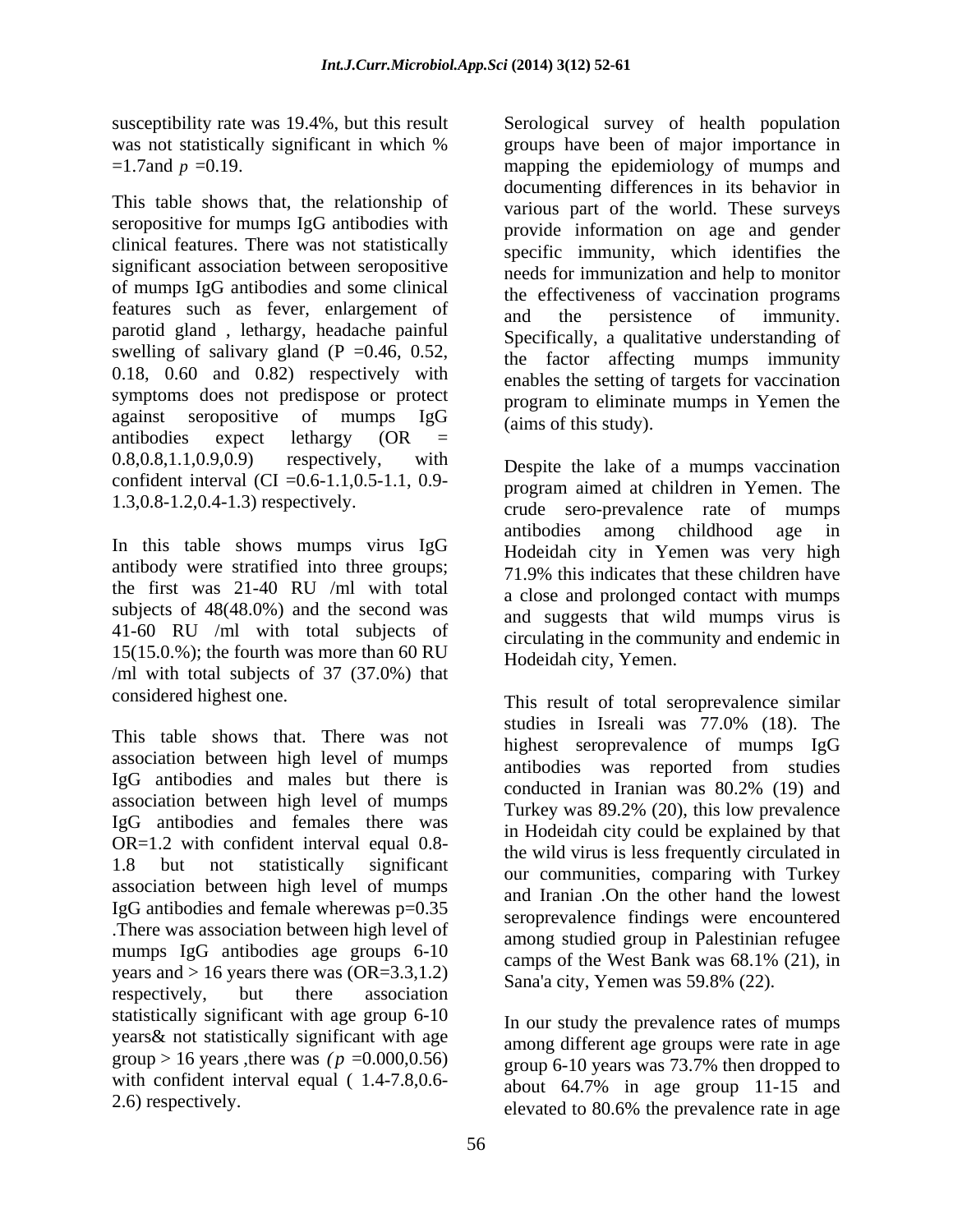group >16 years, (Table 2). This result is time outdoors than boys) or different levels similar to those in Jorgen study that mumps occurred in all age groups in both gender between 4 and 7 years of age (24). and in some cases more serious

(table 2  $\&$ .4), and this make them more it is crucial that steps be taken to address this issue. Similarstudy have been done in Isreali who reported that the highest in the males was 76.7%. However lowest The host immune response to mumps virus seroprevalence findings were encountered among studied group in Sana'a city,Yemen as well as cellular mechanisms undoubtedly was 64.5% among males 55.8% among play roles in cleaning virus infection, but females(22). this is complex process because the exact

epidemic. It's known that mumps outbreaks mumps encephalitis cases are fatal  $(27)$ . Reasons for the higher rates of sero negativity in females in Hodeidah are some role in protecting these children from reunclear; there may be different levels of outdoor activity (e.g. girls spending less

of family crowding between the houses.

(23).Although the normal pattern of Mumps a well-known common childhood immunity to mumps usually acquired disease characterized by swelling of the between age 5-14 years, with maximal parotid glands, salivary glands and other acquisition of humoral antibody occurring epithelial tissues, causing high morbidity The major morbidity and immunity from study only 38 of children from 100 who mumps occur as age, and gender specific were positive for mumps IgG, had history of hazards with peak risk in post pubertal typical presentation of mumps (enlarged of males (21). Similarly in our result the parotid gland) (Table 5). This result is prevalence rate of mumps antibodies was explained by the fact of that mumps virus higher among males, where it count usually show to be a rather frequent cause of 80.8%,comparing with 62.1% among subclinical and mild unnoticed infections females, these data showed that females are particularly among children (29).This result more likely to lake antibodies against is similar to that reported by Tan *reported* mumps which susceptibility rate 37.9% that about 87% of infected children had susceptible to infection with mumps because also the Turkey study 61.7% of the sero of the lower immune state in young females, positive have asymptomatic or subclinical but also 19.2% of our males had high risk of mumps infection without demonstrable post pubertal males complication of mumps, parotitis. This also shows us the importance and in some cases more serious complications such as deafness (28). In our *t h a t a b o u t* 87% of infected children had sub clinical and mild infections (20) and of serologic test for evaluating the mumps prevalence in a population (19).

Infection of mumps and complication of cellular immunity or humoral immunity meningitis /encephalitis and orchitis would following natural or live vaccine induced occur in large number in the event of an mumps is not completely established. in largely unimmunized community can lead circulation of exposed or infected persons to high rate of mumps complication among were found to be a good indicator for the post pubertal males (25), where fatality ratio course of the disease (26).In our study for mumps reach 4/10,000 (26) and all 37.0% of the seropositive showed high level was the subject of many reviews. Humoral time course of the development of specific However detection of antibodies amount in of neutralizing circulation antibodies (>60 RU/ml) (table 6). These antibodies have a role in protecting these children from reinfection (19) and this appears to be true by the finding of Edmunds et al where they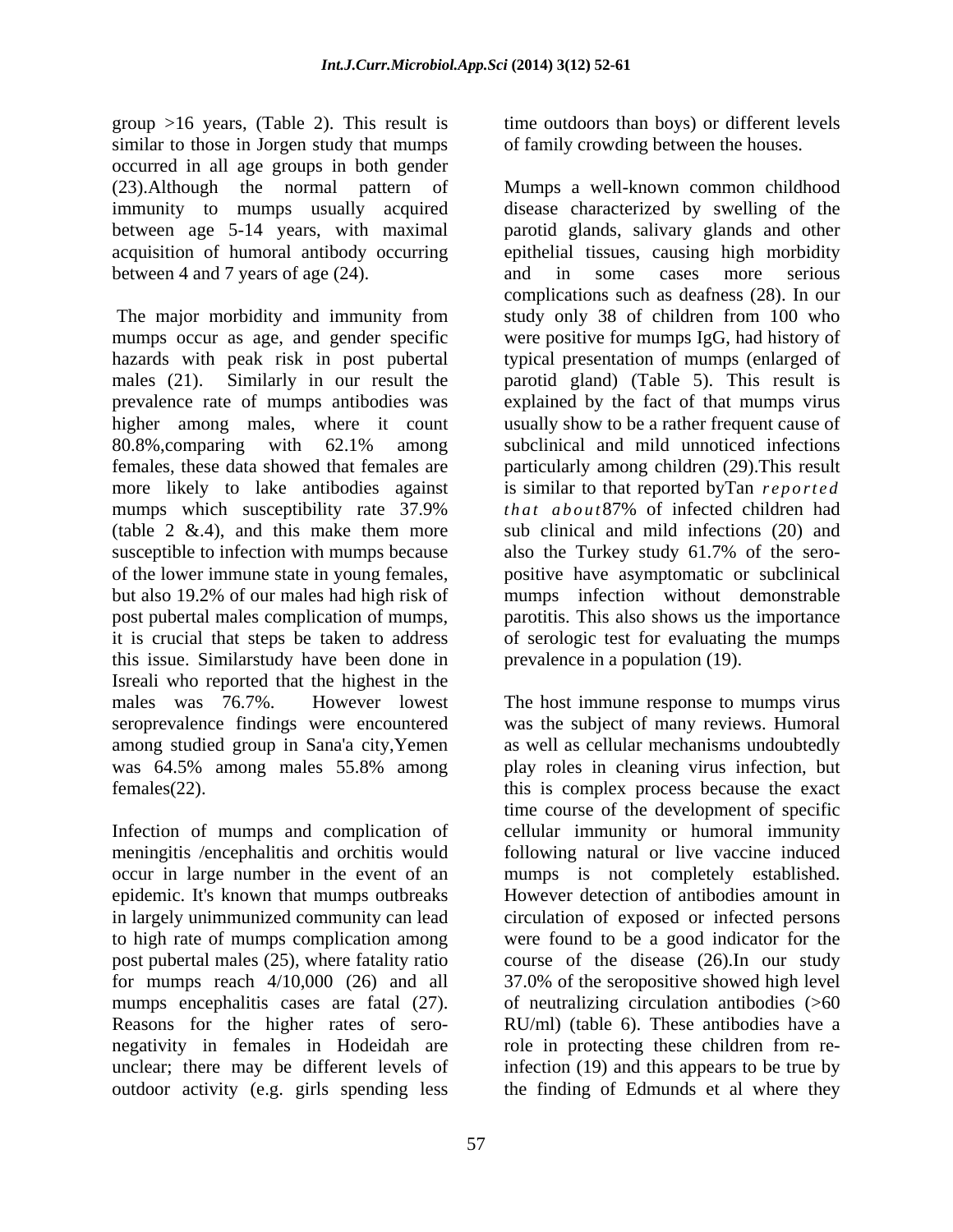found that the presence of high level of IgG proportion of these children are at risk in our level of antibodies, and this subject under high risk of re-infection if they exposed to the virus. These findings suggest that a large

antibodies was protected from infection after population, and that mumps or MMR exposed this subjects to mumps virus (30). vaccination at this age may be most Although a rising titer of IgG also indicates beneficial. We recommend that mumps repeated exposure to the mumps virus. A immunization of these children is important 48.0% of seropositive children have low until an EPI for mumps with high coverage can be sustained.

| <b>Age in years</b>     | <b>Male</b>                       | Female     | <b>Total</b>    |
|-------------------------|-----------------------------------|------------|-----------------|
|                         |                                   |            |                 |
|                         | <b>No.</b>                        |            | N0.             |
| $6 - 10$                | 38.4                              | 43.9       | 41.0<br>57.     |
| $11 - 15$               | 38.4                              | 34.8       |                 |
| >16                     | 2.3.3                             | 21.2<br>14 | $\Omega$<br>44. |
| <b>Total</b>            | $\sim$ $\sim$<br>$J\mathcal{L}.J$ | 47.5       | 139<br>$\sim$   |
|                         |                                   |            |                 |
| Mean of age/years       | 12.1                              | 11.6       | 11.8            |
| S.D/years               | 3.8                               | 3.9        | 38              |
| Median/years            | 12                                | 11.5       |                 |
|                         | 15                                |            |                 |
| Mode/years<br>Min/years |                                   |            |                 |
| <b>Max/years</b>        | 18                                | 18         | 1 O             |

| <b>Table.1</b> Distribution of studied group according to age and sex |  |
|-----------------------------------------------------------------------|--|
|                                                                       |  |

**Table.2** Seroprevalence of mumps IgG antibodies among studied group

| <b>Variables</b> | <b>Positive</b> |                 | <b>Negative</b> |               | $T_{\alpha}$ tol |            |
|------------------|-----------------|-----------------|-----------------|---------------|------------------|------------|
|                  |                 |                 |                 |               |                  |            |
|                  | N <sub>n</sub>  |                 |                 |               |                  |            |
| Next of the set  |                 |                 |                 |               |                  |            |
| <b>Males</b>     |                 | ס טט            |                 | L ノ •∠        |                  | ເາ ເ<br>۷۵ |
| <b>Females</b>   |                 |                 |                 | $\sim$ $\sim$ | 66               | 17E        |
|                  |                 | Age group/vears |                 |               |                  |            |
| $6 - 10$         |                 |                 |                 |               |                  |            |
| $11 - 15$        |                 |                 |                 |               |                  |            |
|                  |                 |                 |                 |               |                  |            |
| Total            | 100             | $71 \Omega$     |                 | 28.1          | 120              | 100        |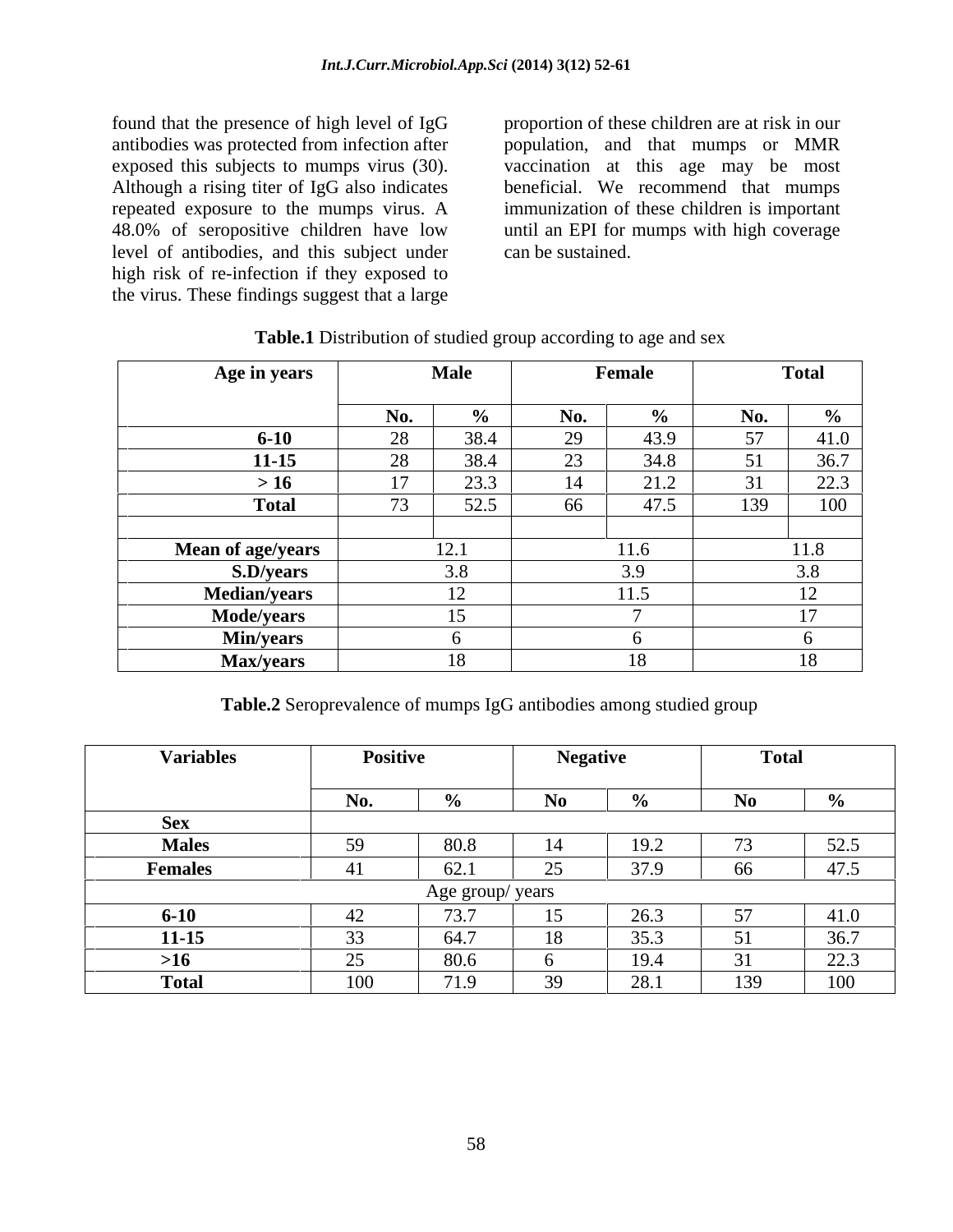| <b>Variables</b>   | <b>Positive IgG</b> |              | <b>Statistical analys</b> |  |  |
|--------------------|---------------------|--------------|---------------------------|--|--|
|                    | $n = 100$           |              |                           |  |  |
|                    |                     |              |                           |  |  |
|                    |                     |              |                           |  |  |
| Male $n=73$        |                     |              |                           |  |  |
| <b>Female n=66</b> | 4 I                 |              |                           |  |  |
|                    |                     | Age group/ y |                           |  |  |
| 6-10 n=57          |                     |              |                           |  |  |
| $11-15$ n=51       |                     |              |                           |  |  |
| $>16$ n=31         |                     | 80 f         | $\sim$ $ \sim$ $\sim$     |  |  |
| Total              | $-100$<br>1 VV      | 710<br>.     |                           |  |  |

# **Table.3** The seroprevalence of mumps IgG antibodies among studied group according to sex and age groups

OR Odds ratio >1 at risk. CI Confidence intervals.  $X^2$  Chi-square  $\geq 3.84$  (significant).

P probability value  $\leq 0.05$ (significant).

**Table.4** The susceptibility rate of mumps among different sex and age groups of children in Hodeidah city, Yemen

| <b>Variables</b>      | susceptibili |                       |         |             | <b>Statistical analysis</b> |                                                                            |
|-----------------------|--------------|-----------------------|---------|-------------|-----------------------------|----------------------------------------------------------------------------|
|                       |              |                       |         |             |                             |                                                                            |
|                       |              |                       | OR      |             | $\Lambda$                   |                                                                            |
|                       |              |                       |         |             |                             |                                                                            |
| Males $n=7$           |              |                       |         |             |                             |                                                                            |
| <b>Females n=66</b>   |              |                       | $1.5$ 1 | $0.8 - 4.2$ |                             | 0.024                                                                      |
|                       |              | <b>Age group/year</b> |         |             |                             |                                                                            |
| $6-10 n=57$           |              |                       |         | $106 - 12$  |                             | 0.88                                                                       |
| $11-15$ n=51          |              |                       |         |             |                             |                                                                            |
| $> 16 \text{ n} = 31$ |              |                       | 0.6     | $0.3 - 1.3$ |                             | 0.19                                                                       |
| <b>Total</b>          |              |                       |         |             |                             | the control of the control of the control of the control of the control of |

OR Odds ratio >1 at risk. CIConfidence intervals.  $X^2$  Chi-square > 3.84 (significant).  $p$ <sup>2</sup> Chi-square > 3.84 (significant).  $p$ 

probability value < 0.05(significant

**Table.5** The relationship between history of signs and symptoms of mumps virus infection and seropositive of mumps IgG antibodies

|                                                                      | antibodies n=100 |                                                  |            | <b>Statistical analysis</b> |             |
|----------------------------------------------------------------------|------------------|--------------------------------------------------|------------|-----------------------------|-------------|
|                                                                      |                  |                                                  |            |                             |             |
| and the state of the state of the<br><b>Ever n=109</b>               |                  | - 88 N                                           |            |                             |             |
| <b>Enlargement of parotid gl</b>                                     |                  | - 08 -                                           |            |                             |             |
| ethargy $n=9$ .                                                      |                  |                                                  |            |                             | 0.18        |
|                                                                      |                  |                                                  |            |                             | <u>ሰ ሪሀ</u> |
| <b>Example 1918</b><br><b>Painful swelling of salivary gland n=2</b> |                  | 691<br>$\sim$ $\sim$ $\sim$ $\sim$ $\sim$ $\sim$ | - 1121 T 2 | l 005                       | 0.82        |

**OR** Odds ratio >1 at risk. **CI** Confidence intervals. X2 Chi-square  $\geq 3.84$  (significant).

**P**. probability value  $\leq 0.05$  (significant).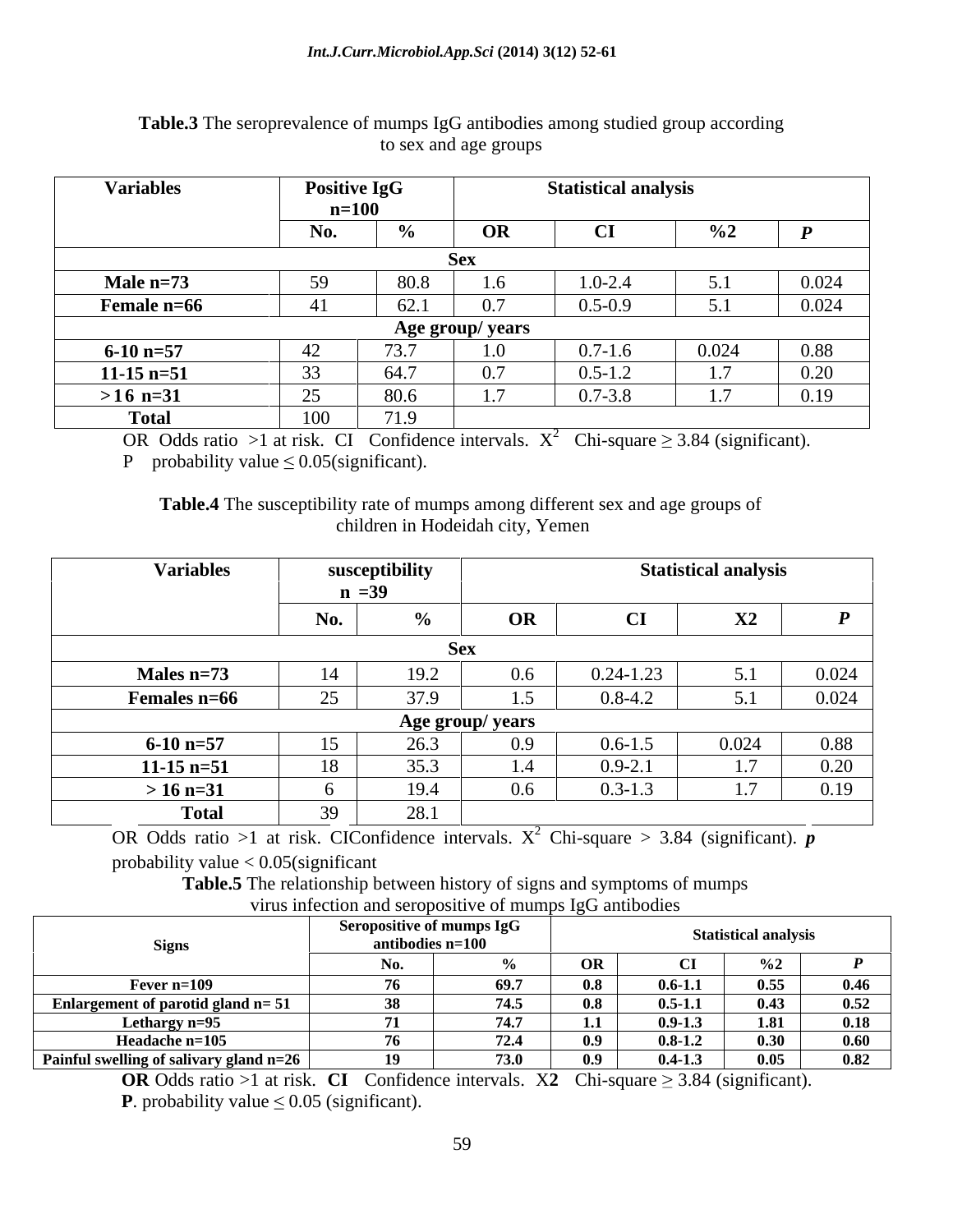| Levels IgG antibodies RU/ml | Studied group        |                       |
|-----------------------------|----------------------|-----------------------|
|                             | $n-10$<br>$11 - 100$ |                       |
| 21-40 RU /ml                |                      |                       |
| 41-60 RU /ml                |                      | $1 - \alpha$          |
| $>60$ RU / ml               |                      | $\sim$ $\cdot$ $\sim$ |

## **Table.6** Distribution of seropositive group according to mumps IgG antibodies levels detecting

**Table (7):** The relationship between sex and age groups with high level of mumps IgG antibodies

| Variable <sup>,</sup> | <b>High level of antibodies</b> |         | <b>Statistical analysis</b> |   |
|-----------------------|---------------------------------|---------|-----------------------------|---|
|                       |                                 |         |                             |   |
|                       |                                 |         |                             |   |
|                       |                                 |         |                             |   |
| Male                  |                                 |         |                             |   |
| <b>Females n=66</b>   |                                 | 0 X.I X |                             |   |
| Age group/years       |                                 |         |                             |   |
|                       |                                 |         |                             |   |
| $.1 - 15$ n=51        |                                 |         |                             | . |
| in n=.•i              |                                 | V.6-2.6 |                             |   |
|                       |                                 |         |                             |   |

**OR** Odds ratio >1 at risk. **CI** Confidence intervals. X2 Chi-square  $\geq 3.84$  (significant). **P** probability value  $\leq 0.05$  (significant)

- 1) Baum SG, Litman N. Mumps virus. In: Mandell GL, Bennett JE, Dolin R, eds. Principles and practice of infectious disease, 4 th edit. London, Churchill Livingston, 1995: 1496
- 2) Beard CM et al. The incidence and measles-mumps-rubella vaccination. outcome of mumps orchitis in Rochester, Minnesota, 1935 to 1974. Mayo Clinic proceedings,
- children with lower respiratory tract infection. ActaPaediatr Taiwan
- 4) Vandermeulen C, Roelants M, mumps in a vaccinated child population 2004; 22: 2713-16.
- **References** 5) Kutty PK, Kruszon-Moran DM, Dayan GH, et al. Seroprevalence of antibody to mumps virus in the US population, 1999-2004. J Infect Dis 2010; 202: 667.
	- 1501. virus in young adults 21 years after 6) Jokinen S, Osterlund P, Julkunen I, et al. Cellular immunity to mumps measles-mumps-rubella vaccination. J Infect Dis 2007; 196:861.
- 1977, 52: 3–7. mumps, measles, and 3) Chen CJ. Epidemiology of subacutesclerosingpanencephalitis respiratory syncytial virus in in Saudi Arabia. J Trop Pediatr 7) Bakir TMF, Hossain A, Ramia S, Sinha NP. Seroepidemiology of mumps, measles, and 1988; 34: 254256.
	- 2005; 46 (2): 72-76. Rudnicka H. Occurrence of Vermoere M, et al. Outbreak of 8) Imbs D, Loza-Tulimowska M, Rudnicka H. Occurrence of antibodies against mumps in the population of Poland. PrzeglEpidemiol 1984; 38: 361 368.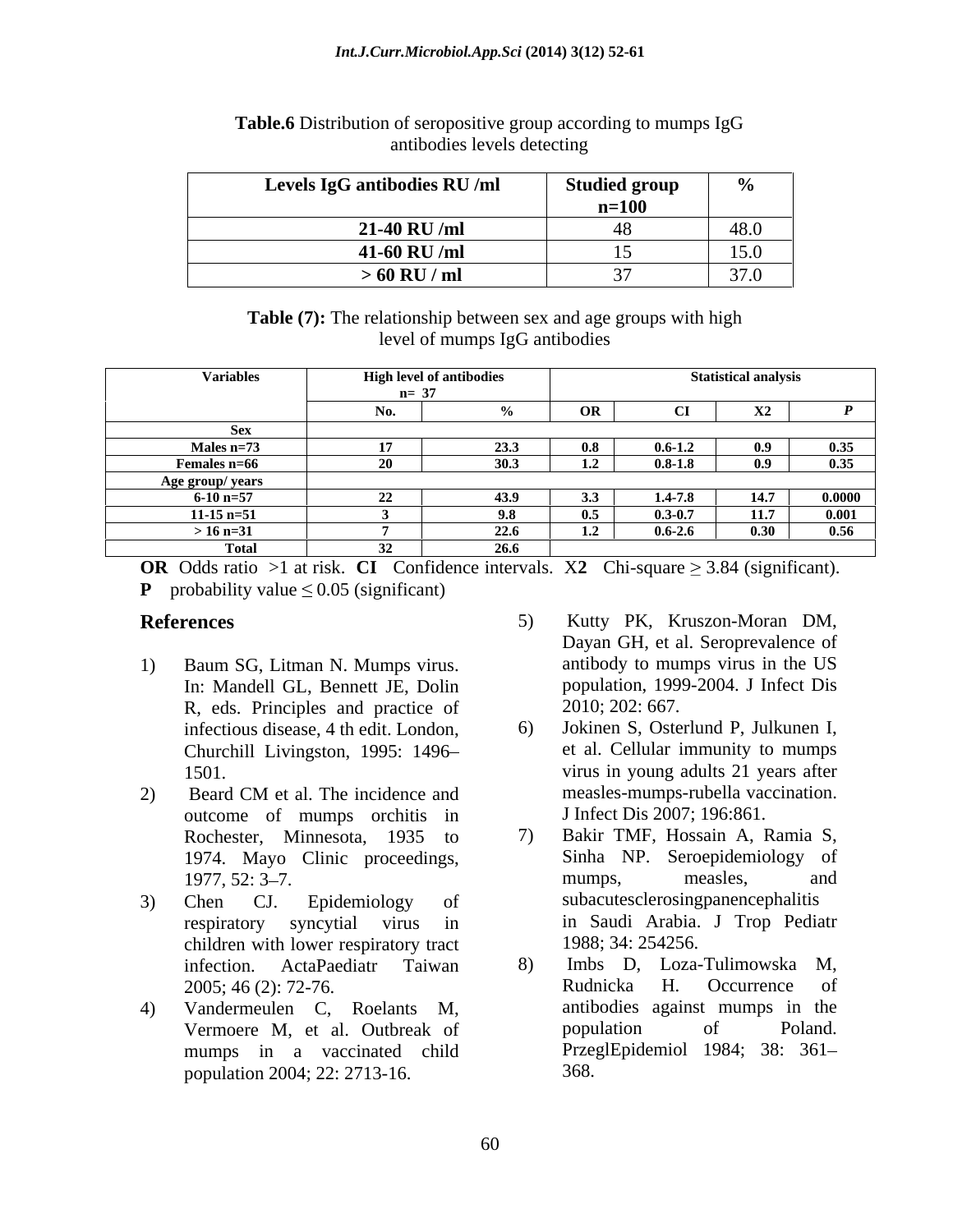- 9) Centers for Disease Control. Philadelphia, Pa: Saunders Elsevier, Mumps: United States. MMWR 2011; chap 240.
- 10) Germann D, Strohle K, Eggenberger strain. Scand J Infect Dis 1996: 688–93.
- 11) Miller E, Goldacre M, Pugh S, et al. Risk of aseptic meningitis after measles, mumps and rubella vaccine
- 12) CDC. Update: Multistate outbreaks May 2, 2006. MMWR 2006; 55
- 13) CDC. Update: Mumps Outbreak---
- 14) Savage E, Ramsay M, White J, et al. study. British Medical Journal 2005;
- 15) Richardson M, Elliman D, Maguire and exclusion policies for the 3878-82. schools and preschools. Paediatr.
- 16) CDC. Update: recommendations
- 17) Mason WH, Kliegman RM,

2011; chap 240.

- Morb Mortal Wkly Rep 1987; 36: 18) MuhsenKh, Aboudy Y, Mendelson 151 155. E, et al. Prevalence of mumps K, Steiner CE, Matter L. An in relation to mumps vaccination outbreak of mumps in a population policy and incidence of disease. partially vaccinated with the Rubini Epidemiol Infect 2008; 136 (5): antibodies in the Israeli population  $688 - 93.$
- 28:235 238. 19) Avijgan M, Habibian R, Kheiri S. Colville A, Farrington P, Flower A, inclusion of mumps vaccination in in UK children. Lancet 1993; 341: J 2009; 15 (2): 295-301. Seroprevalence of mumps before the Iranian expanded programme on immunization. East Mediterr Health J 2009; 15 (2): 295-301.
- 979 982. 20) Tan KE, Anderson M, Krajden M, of mumps-United States, January1- (20): 559-63. Columbia. Can J Public Health et al. Mumps virus detection during an outbreak in a highly unvaccinated population in British 2011; 102 (1): 47-50.
- New York and New Jersey, June 21) Musa Y H, Yair A, Mahmoud W, et 2009--January 2010. MMWR Mortal Wkly Rep. 2010; 59: 125-93. Mumps outbreaks across England ClinMicrobiol 2009; 47 (3): 560–65. 21) Musa Y H, Yair A, Mahmoud W, et al. Characterization of Large Mumps Outbreak among Vaccinated Palestinian Refugees. J
- and Wales in 2004: observational 22) Muhsen K, Shohat T, Aboudy Y, et 330: 1120–21. antibodies in subpopulations H, et al. Evidence base of incubation scale mumps epidemic in Israel. periods, periods of infectiousness Vaccine, Israel 2011; 29 (22): Sero-prevalence of mumps antibodies in subpopulations subsequently affected by a large Vaccine, Israel 2011; 29 (22): 3878-82.
- control of communicable diseases in 23) Al- Shamahy H A, Al-yousefi N Infect Dis J 2001; 20: 380-91. mumps virus among children in from the Advisory Committee on Medicine 2008; 3 (2):108-113. 23) Al- Shamahy H A, Al-yousefi N Prevalence of antibodies to Sana'a- Journal of Chines Clinical Medicine 2008; 3 (2):108-113.
- Immunization Practices (ACIP) 24) Batayneh N, Bdour S. Mumps: regarding administration of combination MMRV vaccine. MMWR Morb Mortal Wkly Rep. 2008; 57: 258-60. vaccination strategy in Jordan. immune status of adults and epidemiology as a necessary background for choice of vaccination strategy in Jordan. APMIS 2002; 110: 528–34.
- Behrman RE, et al. Nelson 25) JokinenS, Osterlund P, Julkunen I, Textbook of Pediatrics. 19th edition. et al. Cellular immunity to mumps